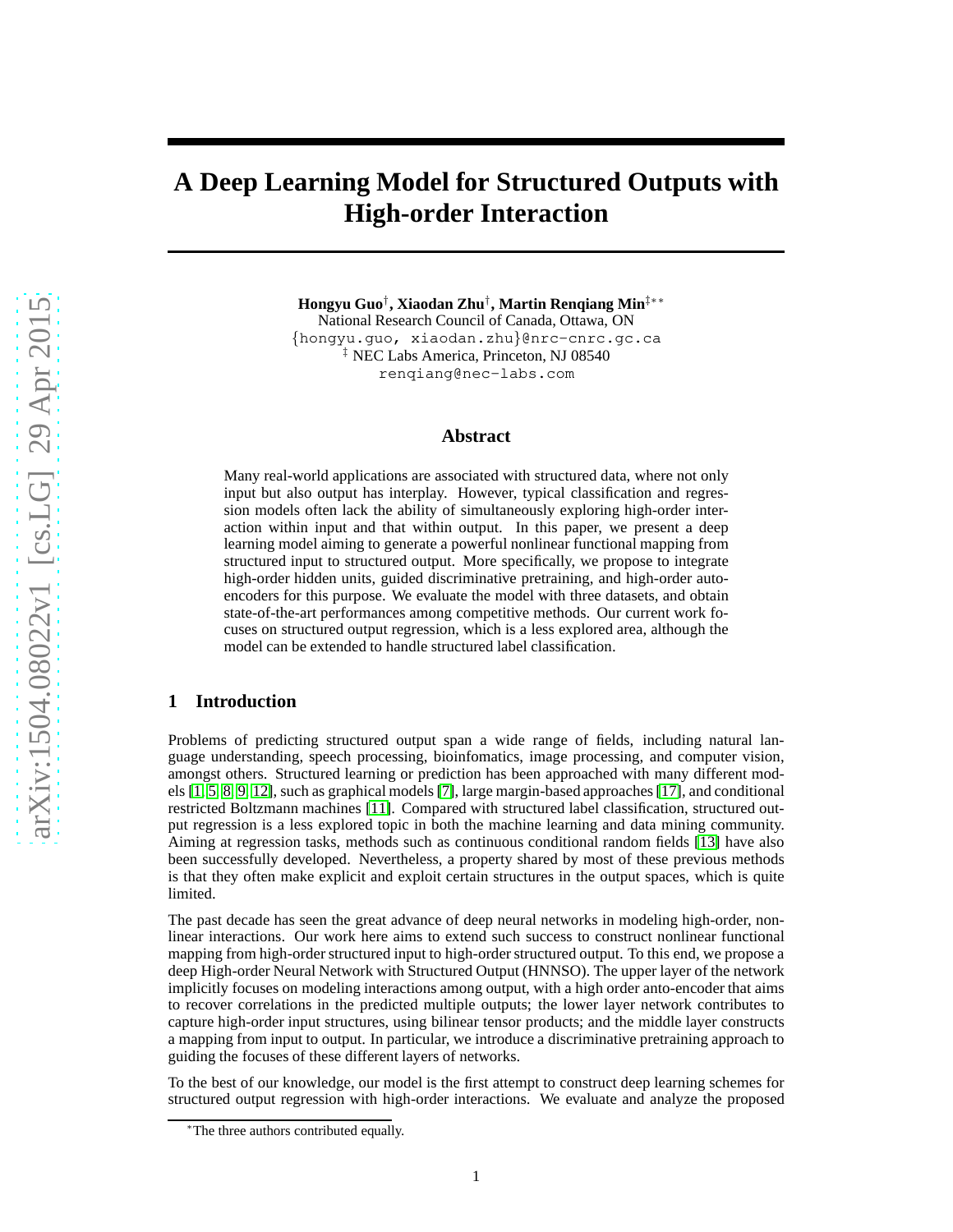model on multiple datasets: one from natural language understanding and two from image processing. We show state-of-the-art predictive performances of our proposed strategy in comparison to other competitive methods.

# **2 High-Order Neural Models with Structured Output**

We regard a nonlinear mapping from structured input to structured output as consisting of three integral and complementary components in a high-order neural network. We name it as Highorder Neural Network with Structured Output (HNNSO). Specifically, given a  $D \times N$  input matrix  $[X_1,\ldots,X_D]^T$  and a  $D\times M$  output matrix  $[Y_1,\ldots,Y_D]^T$ , we aim to model the underlying mapping f between the inputs  $X_d \in \mathbb{R}^N$  and the outputs  $Y_d \in \mathbb{R}^M$ . Figure [1](#page-1-0) presents a specific implementation of HNNSO. Note that other variants are allowed; for example, the dot rectangle may implement multiple layers. The top layer network is a high-order de-noising auto-encoder (the green portion

<span id="page-1-0"></span>

Figure 1: A specific implementation of a high-order neural network with structured output.

of Figure [1\)](#page-1-0). In general, an auto-encoder is used for denoising input data. In our model, we use it to denoise the predicted output  $y^{(1)}$  resulting from the lower layers, so as to capture the interplays among output. Similar to the strategy employed by Memisevic in [\[10\]](#page-5-7), during training, we randomly corrupt a portion of gold labels, and the perturbed data are then fed to the auto-encoder. The hidden unit activations of the auto-encoder are first calculated by combining two versions of such corrupted gold labels, using a tensor  $T^e$  to capture their multiplicative interactions. Subsequently, the hidden layer is used to gate the top tensor  $T<sup>d</sup>$  to recover the true labels from the perturbed gold labels. As a result, the corrupted data force the encoder to reconstruct the true labels, in which the tensors and the hidden layer encode the covariance patterns among the output during reconstruction.

The bottom layer (red portion of Figure [1\)](#page-1-0) describes a bilinear tensor-based network to multiplicatively relate input vectors, in which a third-order tensor accumulates evidence from a set of quadratic functions of the input vectors. In our implementation, as in [\[16\]](#page-5-8), each input vector is a concatenation of two vectors. Unlike [\[16\]](#page-5-8), we here concatenate two *dependent* vectors: the input unit  $X(X \in \mathbb{R}^N)$ and its non-linear, first-order projected vector  $h(X)$ . Hence, the model explores the high-order multiplicative interplays not just among X but also with the non-linearly projected vector  $h(X)$ .

We also leverage discriminative pretraining to help construct our functional mapping from structured input to structured output, in which we guide HNNSO to model the interdependency among output, among input, as well as that between input and output, where different layers of the network focus on different types of structures. Specifically, we pre-train the networks layer-by-layer in a bottom up fashion, using the gold output labels. The inputs to the second layer and above are the outputs of the layer right below it, except for the top layer where the corrupted gold output labels are used as input. Doing so, the bottom layer is able to focus on capturing the input structures, and the top layer can concentrate on encoding complex interaction patterns among output. Importantly, the pre-training also makes sure that when fine-tuning the whole networks (will be discussed later), the inputs to the auto-encoder have closer distributions and structured patterns as that of the true labels (as will be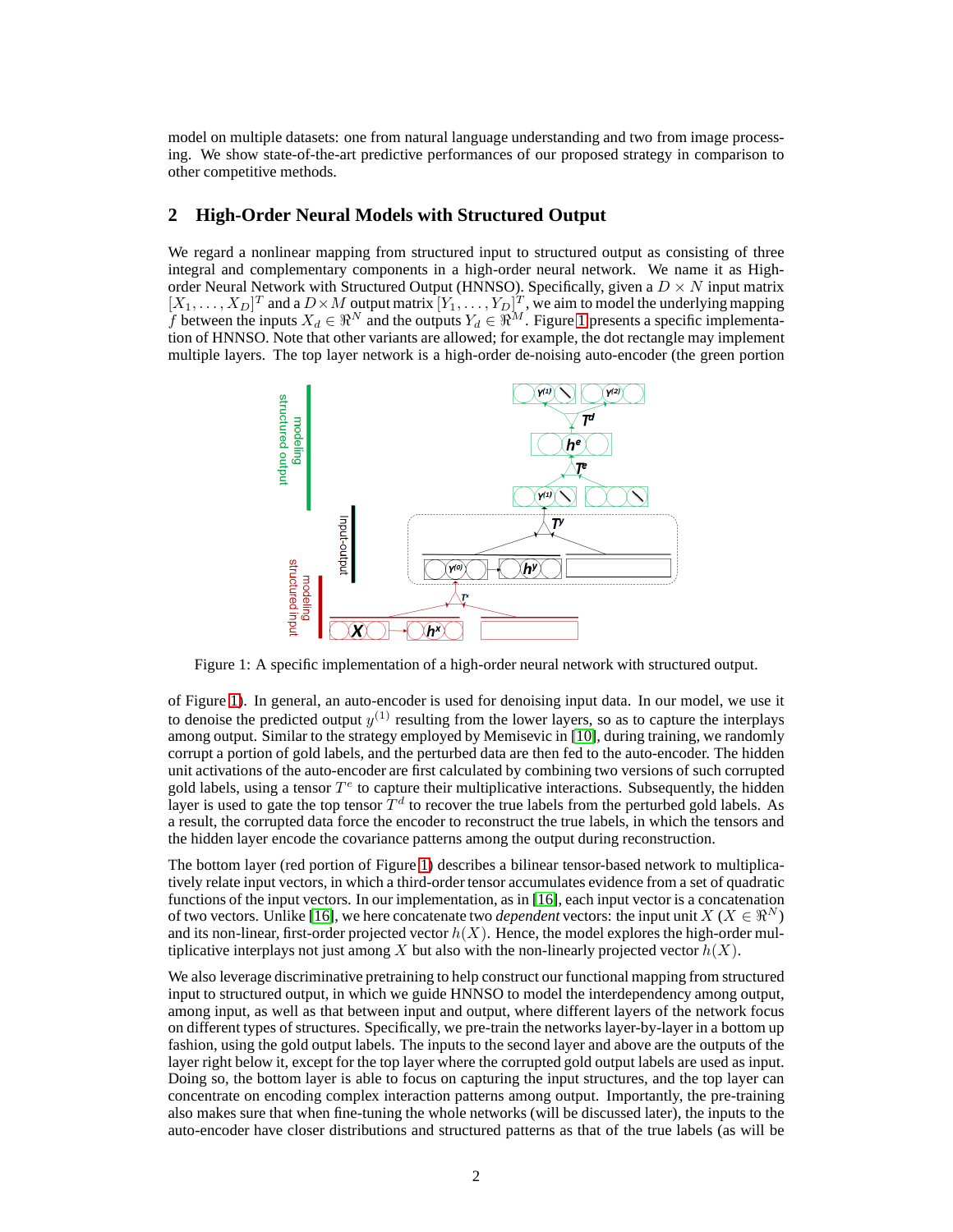seen in the experimental section). Consequently, the pre-train helps the auto-encoder to have inputs with similar structures in both learning and prediction making. Finally, we perform fine-tuning to simultaneously optimize all the parameters of the three layers. Unlike in the pretraining, we use the uncorrupted outputs resulting from the second layer as the input to the auto-encoder.

**Model Formulation and Learning** As illustrated in the *red* portion of Figure [1,](#page-1-0) HNNSO first calculates quadratic interactions among the input and its nonlinear transformation. In detail, it first computes the hidden vector from the provided input  $X$ . For simplicity, we apply a standard linear neural network layer (with weight  $\overline{W}^x$  and bias term  $b^x$ ) followed by the tanh transformation:  $h^x = tanh(W^x X + b^x)$ , where  $tanh(z) = \frac{e^z - e^{-z}}{e^z + e^{-z}}$  $\frac{e^z - e^{-z}}{e^z + e^{-z}}$ . Next, the first layer outputs are calculated as:

$$
Y^{(0)} = \tanh\left(\begin{bmatrix} X \\ h^x \end{bmatrix}^T \mathcal{T}^x \begin{bmatrix} X \\ h^x \end{bmatrix} + W^{(0)} \begin{bmatrix} X \\ h^x \end{bmatrix} + b^{(0)}\right) \tag{1}
$$

The term  $(W^{(0)}\left[\begin{smallmatrix} X\ N\end{smallmatrix}\right]$  $\begin{bmatrix} X \\ h^x \end{bmatrix} + b^{(0)}$  here is similar to the standard linear neural network layer. The addition term is a bilinear tensor product with a third-order tensor  $\mathcal{T}^x$ . The tensor relates two vectors, each concatenating the input unit X with the learned hidden vector  $h^x$ . The computation for the second

hidden layer  $Y^{(1)}$  is similar to that of the first hidden layer  $Y^{(0)}$ . When learning the de-nosing autoencoder layer (*green* portion of Figure [1\)](#page-1-0), the encoder takes two copies of the input, namely  $Y^{(1)}$ , and feeds their pair-wise products into the hidden tensor, i.e., the encoding tensor  $T^e$ :

$$
h^{e} = tanh([Y^{(1)}]^{T} \mathcal{T}^{e}[Y^{(1)}])
$$
\n(2)

Next, a hidden decoding tensor  $\mathcal{T}^d$  is used to multiplicatively combine  $h^e$  with the input vector  $Y^{(1)}$ to reconstruct the final output  $Y^{(2)}$ . Through minimizing the reconstruction error, the hidden tensors are forced to learn the covariance patterns within the final output  $Y^{(2)}$ :

$$
Y^{(2)} = \tanh([Y^{(1)}]^T \mathcal{T}^d[h^e])
$$
\n(3)

In our study, we use an auto-encoder with tied parameters for convenience. That is, the same tensor for  $\mathcal{T}^e$  and  $\mathcal{T}^d$ . Also, de-noising is applied to prevent an overcomplete hidden layer from learning the trivial identity mapping between the input and output. In the de-noising process, the two copies of inputs are corrupted independently. In our implementation, all model parameters can be learned by gradient-based optimization. We minimize over all input instances  $(X_i, Y_i)$  the sum-squared loss error (note: cross-entropy will be used for classification tasks) between the output vector on the top layer and the true label vector:

$$
l(\theta) = \sum_{i=1}^{N} E_i(X_i, Y_i; \theta) + \lambda ||\theta||_2^2
$$
 (4)

Also, we employ standard  $L_2$  regularization for all the parameters, weighted by  $\lambda$ . For our nonconvex objective function here, we deploy the AdaGrad [3] to search for the optimal model parameters.

#### **3 Experiments**

#### **Baselines**

We compared HNNSO's predictive performance, in terms of Root Mean Square Error (RMSE), with six regression models: (1) the Multi-Objective Decision Trees (MODTs) [\[2,](#page-5-9) [6\]](#page-5-10); (2) a collection of Support Vector Regression (denoted as SVM-Reg) [\[15\]](#page-5-11) with RBF kernel, each for one target attribute; (3) a traditional neural network, i.e., the Multiple Layer Perceptron (MLP) with one hidden layer and multiple output nodes; (4) the so-called multivariate multiple regression (denoted as MultivariateReg), which takes into account the correlations among the multiple targets using a matrix computation; (5) an approach that stacks the MultivariateReg on top of the MLP (denoted MLP-MultivariateReg); and (6) the Gaussian Conditional Random fields (GaussianCRF) [4, 13, [14\]](#page-5-12), in which the outputs from a MLP were used as the CRF's node features, and the square of the distance between two target variables was modeled by an edge feature. In our experiments, all the parameters of these baselines have been carefully tuned.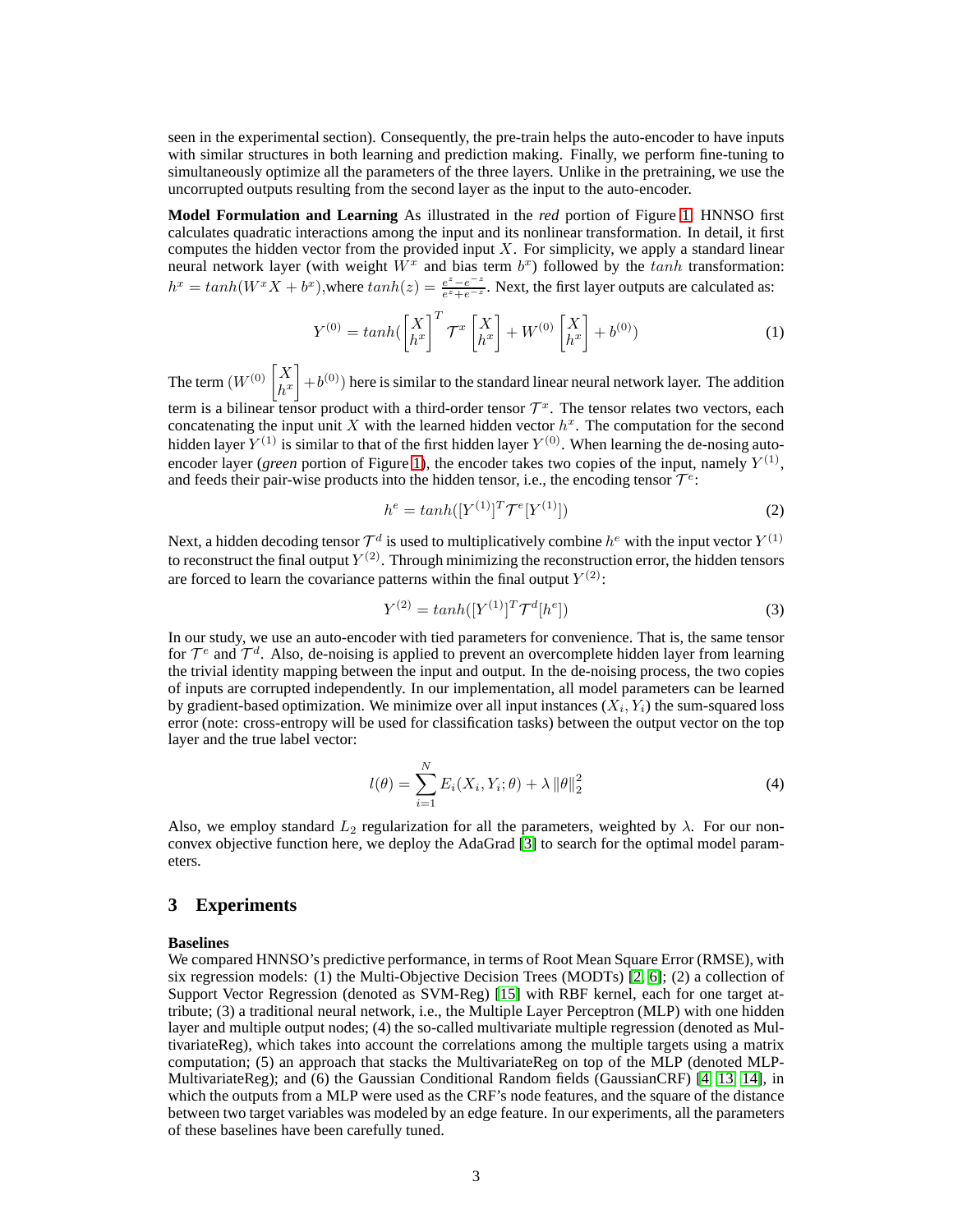<span id="page-3-2"></span>

|                     | <b>SSTB</b> |                | <b>MNIST</b> |                | <b>USPS</b> |                |
|---------------------|-------------|----------------|--------------|----------------|-------------|----------------|
| <b>Methods</b>      | <b>RMSE</b> | relative error | <b>RMSE</b>  | relative error | <b>RMSE</b> | relative error |
|                     |             | reduction      |              | reduction      |             | reduction      |
| <b>MODTs</b>        | 0.0567      | 34.2%          | 0.0739       | 33.1%          | 0.6487      | 13.8%          |
| SVM-Reg             | 0.0452      | 17.4%          | 0.0602       | 17.9%          | 0.5977      | 6.4%           |
| <b>MLP</b>          | 0.0721      | 48.2%          | 0.0800       | 38.2%          | 0.6683      | 16.3%          |
| MultivariateReg     | 0.0614      | 39.2%          | 0.1097       | 54.9%          | 0.6169      | 9.3%           |
| MLP-MultivariateReg | 0.0705      | 47.0%          | 0.0791       | 37.5%          | 0.6059      | 7.7%           |
| Gaussian-CRF        | 0.0706      | 47.1%          | 0.0800       | 38.2%          | 0.6047      | 7.5%           |
| <b>HNNSO</b>        | 0.0373      |                | 0.0494       |                | 0.5591      |                |

<span id="page-3-3"></span>Table 1: Ten-fold averaged RMSE scores of models on the SSTB, MNIST, and USPS data. The differences of HNNSO from other models are statistically significant at the 95% significance level.



Figure 2: Effect of pretraining: the distributions of the predicted  $Y^{(1)}s$  with pretraining (middle) were closer to the true labels (right), compared to the non pretrained version (left).

#### **Datasets**

There recently have been a surge of interests in using real-valued, low-dimentional vector to represent a word or a sentence in the natural language processing (NLP). Our first experiment was set up in such a circumstance. Specifically, we used the Stanford Sentiment Tree Bank (SSTB) dataset [\[16\]](#page-5-8) that contains 11,855 movie review sentences. In the best embeddings reported in [\[16\]](#page-5-8), each sentence is represented by a 25-dimensional vector. We obtained these vectors from [http://nlp.stanford.edu/sentiment/,](http://nlp.stanford.edu/sentiment/) and used the first 15 elements to predict the last 10 dimensions. Our second experiment used [1](#page-3-0)0,000 examples from the test set of MNIST digit database  $<sup>1</sup>$ . On pur-</sup> pose, we employed PCA to reduce the dimension of the data to 30, resulting in 30 PCA components that are pair-wise, linearly independent to each other. In our experiment, we used the first 15 dimensions to predict the last 15 dimensions. Our last experiment used the USPS handwritten digit database<sup>[2](#page-3-1)</sup>. We randomly sampled 1100 images from the original data set, and used the first half of the image (128 pixels) to predict the second half (128 pixels) of the image.

<span id="page-3-4"></span>



Figure 3: Effect of the auto-encoder: transforming input (gray) to output (light blue).



<sup>1</sup> http://yann.lecun.com/exdb/mnist/

<span id="page-3-1"></span><span id="page-3-0"></span><sup>2</sup> http://www.cs.nyu.edu/ roweis/data/usps all.mat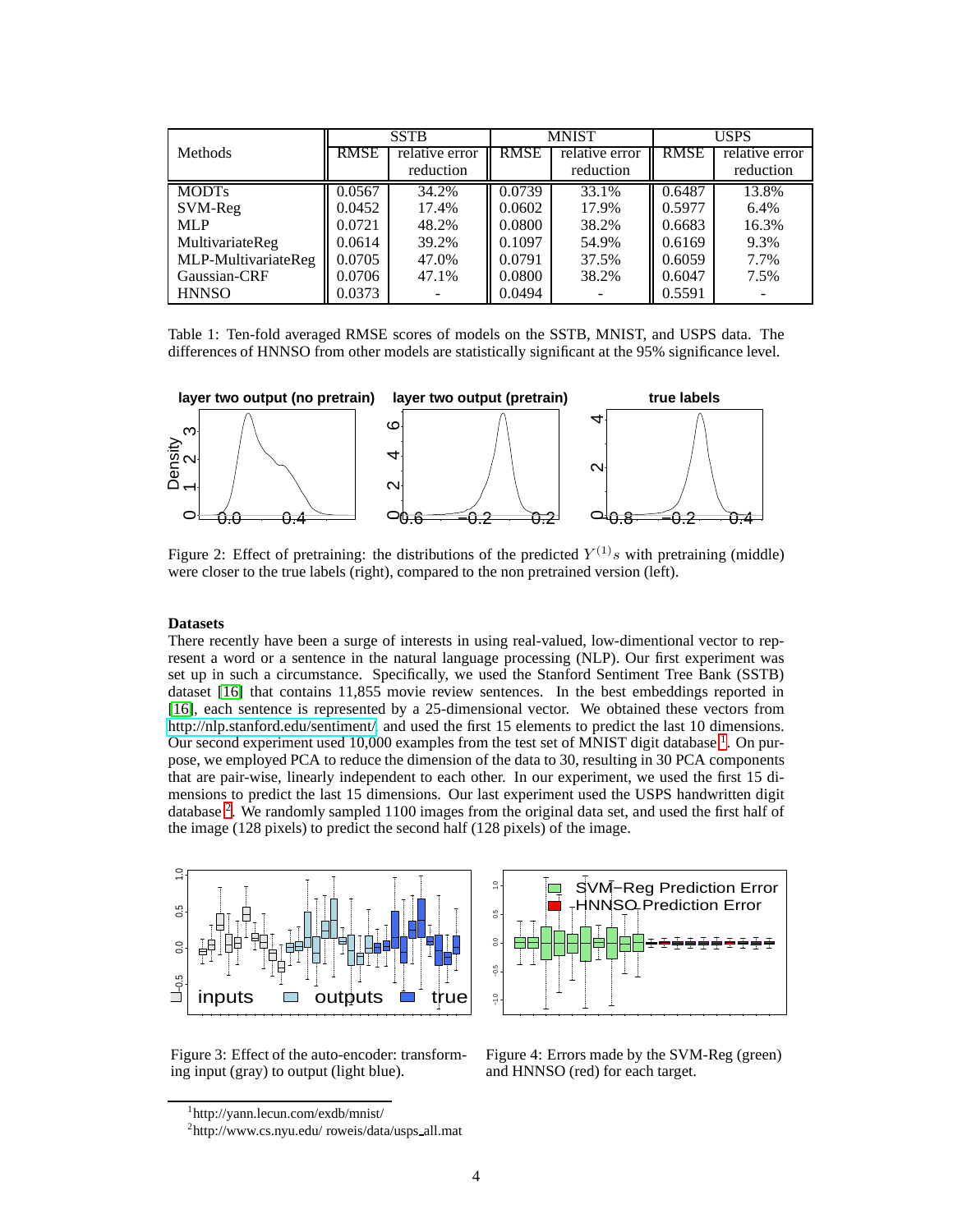<span id="page-4-0"></span>

Figure 5: Predicting the right half of a digit using the left half in the USPS data

#### **General Performance**

Table [1](#page-3-2) presents the performance of different regression models on the SSTB, MNIST, and USPS datasets. The results show that the HNNSO achieves significantly lower RMSE scores in comparison to other models. On all three datasets, the relative error reduction achieved by HNNSO over other methods was at least 6.4% (ranging between 6.4% and 54.9%).

#### **Detailed Anaylsis**

We use the SSTB dataset to gain some insights into the HNNSO's modeling behavior. Performancewise, we have shown above that the HNNSO model achieved a RMSE score of 0.0373 on the SSTB data. Without pretraining, the error increases relatively by 9.4%. Figure [2](#page-3-3) further depicts the distribution of the first output variable of the data. The figure indicates that the distribution of the input with pretraining (middle), compared to that without pretraining (left), is closer to the distribution of the true labels (right). Such structured patterns are important for the encoder as discussed earlier.

In Figure [3,](#page-3-4) we also show the input (gray boxes) and output (light-blue) of the auto-decoder in HNNSO as well as the true labels (dark-blue) on the SSTB data. Each box in each color group represents one of the ten output variables in the same order. Figure [3](#page-3-4) shows that the patterns of the light-blue boxes are similar to that of the dark-blue boxes. This suggests that the encoder is able to guide the output predictions to follow similar structured patterns as that of the true labels.

In Figure [4,](#page-3-4) we further depict the errors made by the HNNSO and SVM-Reg (the second best approach). Each box in each color group represents the error, calculated as predicted value minus its true value, achieved on each of the ten output variables in the same order. Figure [4](#page-3-4) suggests that the errors on each output target made by HNNSO has narrow and consistent variances across the ten output targets. On the contrary, the variances of errors among the ten output targets obtained by the SVM-Reg are obviously larger, suggesting that SVM-Reg makes good prediction on some output targets without considering the interactions with other targets.

#### **Visualization**

Figure [5](#page-4-0) plots three digits from the USPS data, including the true images (right) and their predictions made by HNNSO (left) and MLP (middle). The figure shows that HNNSO was able to recover the images well. In contrast, MLP yielded some missing pixels on the right halves of the images.

## **4 Conclusion**

We propose a deep high-order neural network to construct nonlinear functional mappings from structured input to structured output for regression. We aim to jointly achieve the goal with complementary components that focus on capturing different types of interdependency. Experimental results on three benchmarking datasets show the advantage of our model over several competing approaches. In the future, we plan to explore our strategy with a hinge loss for structured label classification with applications in image labeling and scene understanding.